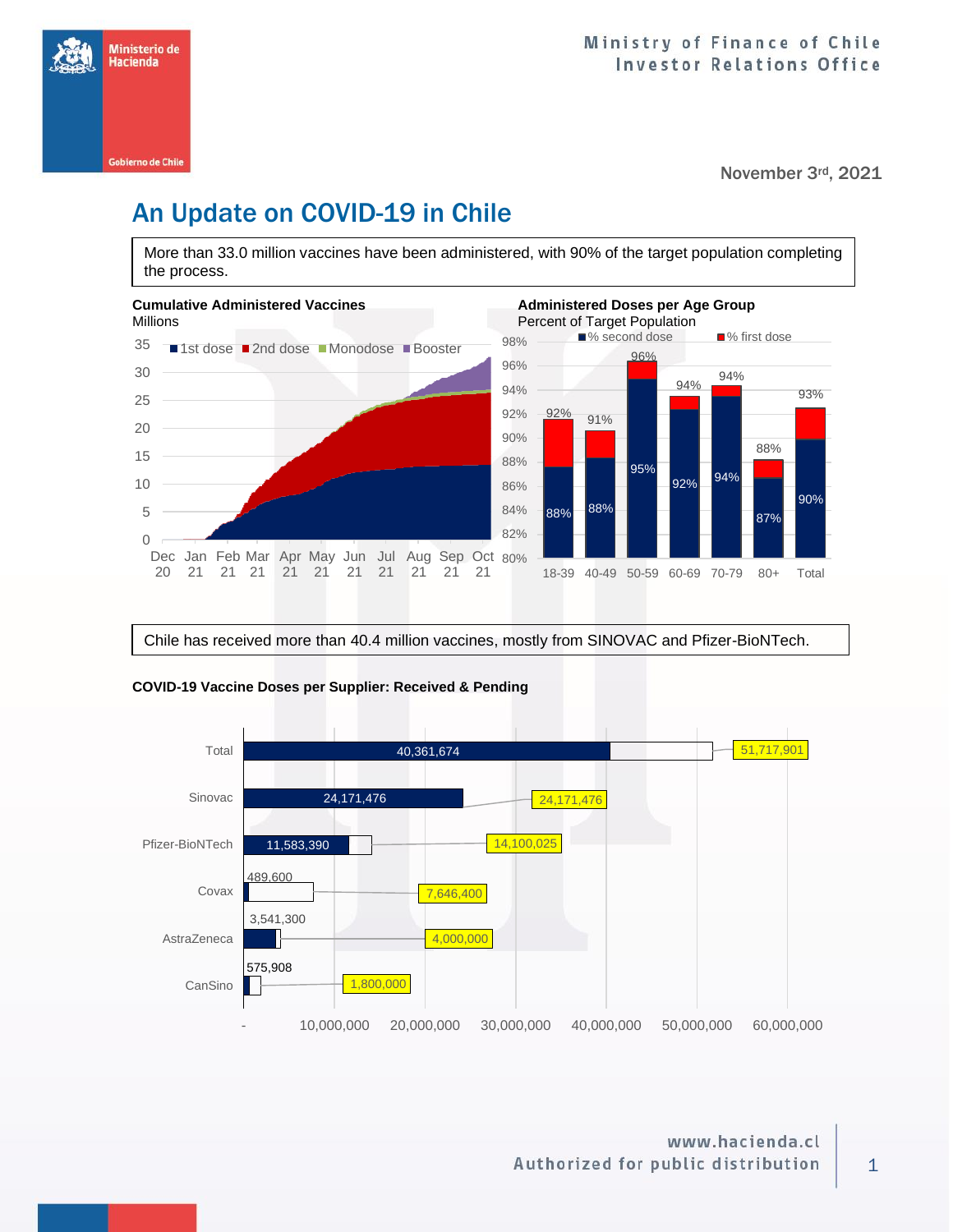### Ministry of Finance of Chile **Investor Relations Office**

November 3rd, 2021

Cases have slightly increased from last month's record lowest, while PCR test positivity rate has also increased but holding at moderate levels.

Ministerio de Hacienda

**Gobierno de Chile** 

People (thousands), Data through November 1<sup>st</sup>



## **COVID-19 Cases in Chile PCR Test Positivity Rate**



From the first of October, the curfew and the quarantine phase no longer apply to the entire national territory. On the other hand, due to the increase in COVID cases, a 50% is in Paso 4 (Step 4).